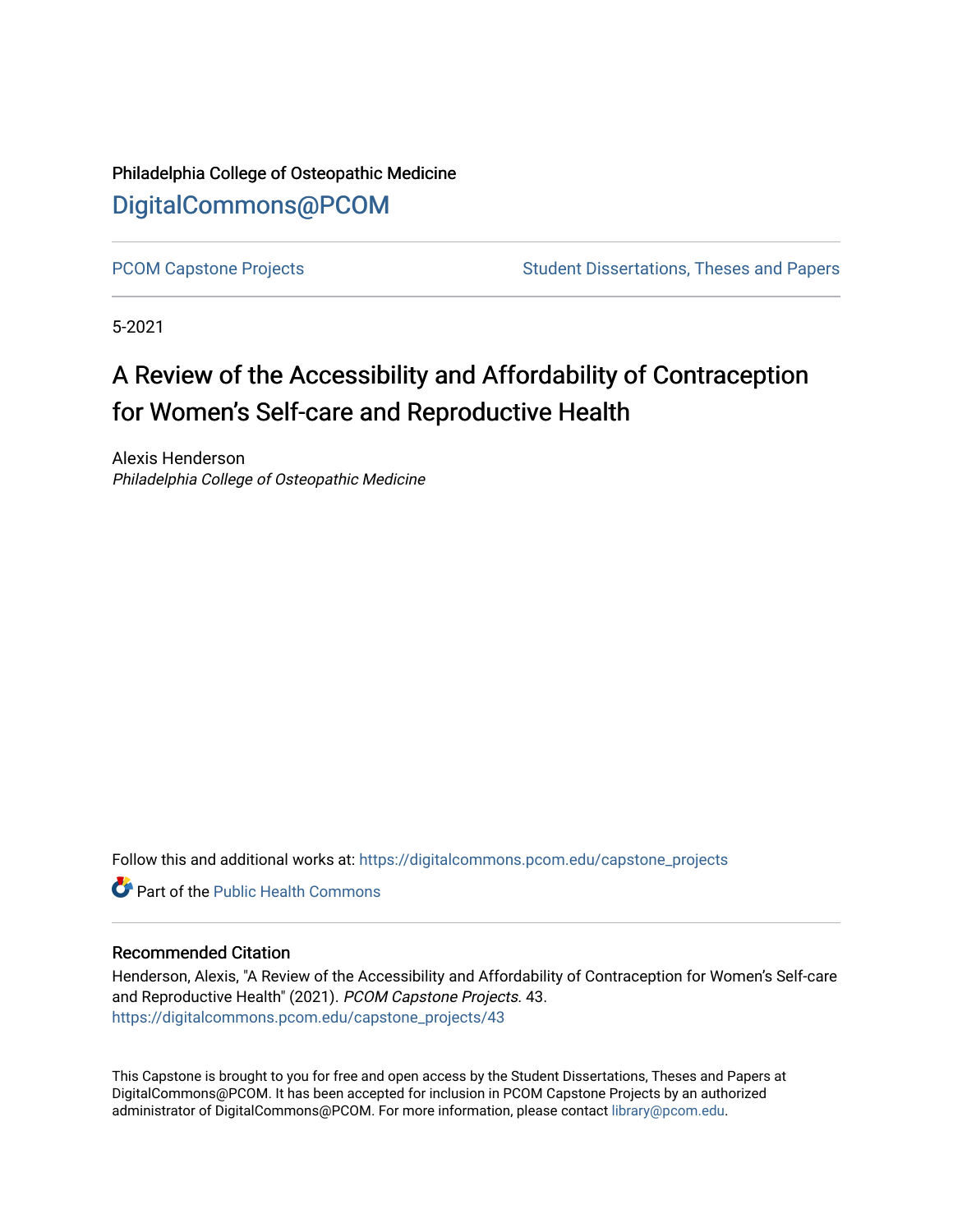Philadelphia College of Osteopathic Medicine Graduate Program in Biomedical Sciences School of Health Sciences

# **A REVIEW OF THE ACCESSIBILITY AND AFFORDABILITY OF CONTRACEPTION FOR WOMEN'S SELF-CARE**

### **AND REPRODUCTIVE HEALTH**

A Capstone in Public and Population Health Leadership by Alexis Henderson Copyright 2021 Alexis Henderson

Submitted in Partial Fulfillment of the Requirements for the Degree of Master of Science in Biomedical Sciences, Public and Population Health Leadership **Concentration** 

May 2021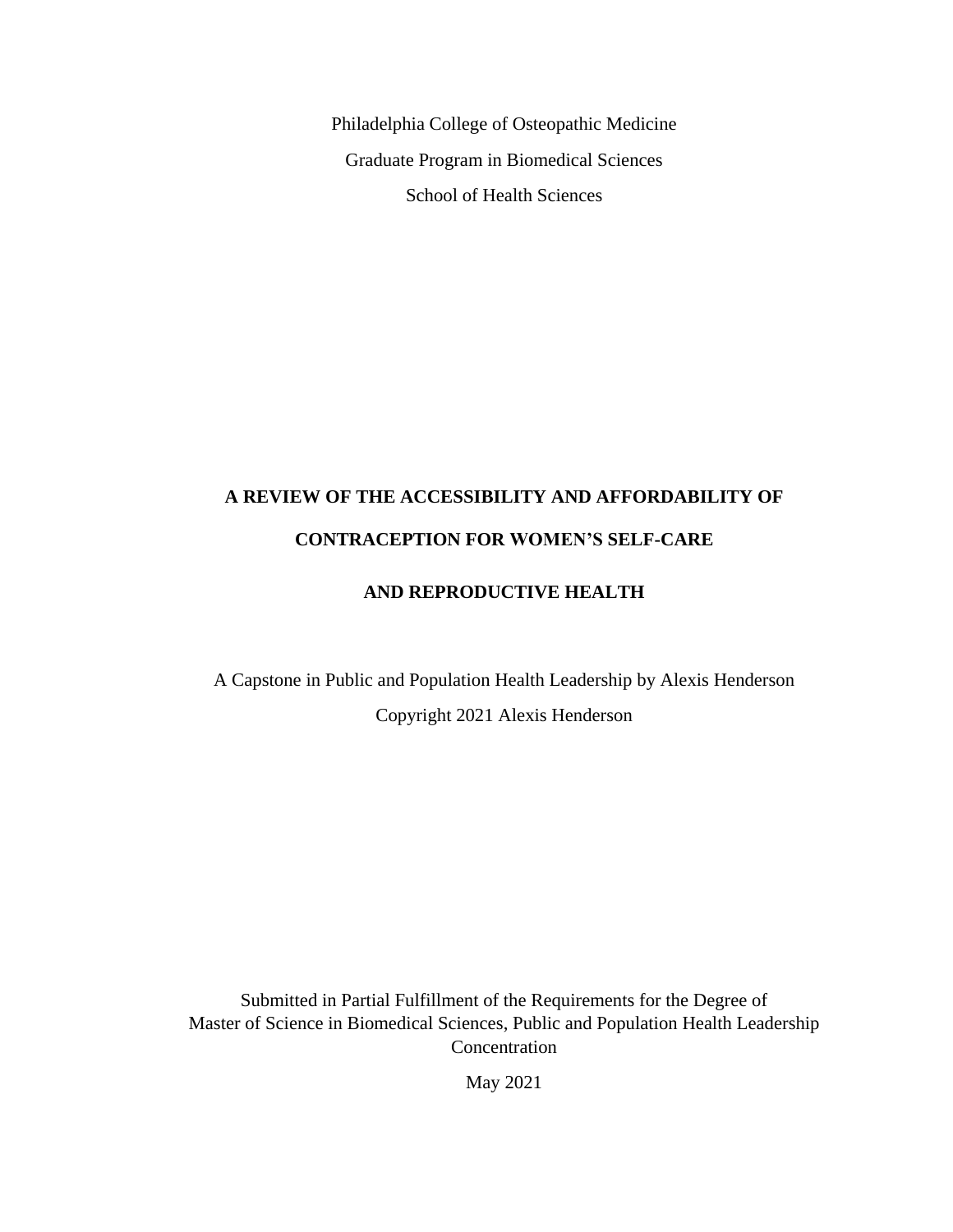## **ABSTRACT**

The use of contraception has afforded many women the opportunity to gain control over their reproductive health while also advancing their education and career goals. Additionally, hormonal contraceptives have improved women's quality of life by treating and preventing specific clinical symptoms and conditions. Nonetheless, disparities and barriers to accessing affordable reproductive care still affect many populations of women. This study examines the accessibility and affordability of contraception for women's reproductive and self-care needs, including treating and preventing clinical symptoms, conditions, and pregnancy. A literature review of PubMed databases was completed for studies in the United States between January 2013 and May 2021. Studies were chosen based on examining the perceptions, barriers, and advantages of acquiring accessible and affordable hormonal contraception on women's health. Though many women benefit from contraceptive use throughout various stages of their lives, specific populations of women experience disparities and barriers to accessing quality and affordable reproductive care. Many of these barriers include lack of knowledge, patient-provider power dynamics, desire for autonomy in one's reproductive health, insurance or cost constraints, and additional policies and actions restricting reproductive and contraceptive care availability. Expanding women-focused education, services, and policies to address these barriers systematically can improve the accessibility and affordability of contraceptive and reproductive care and enhance the quality of women's health and self-care.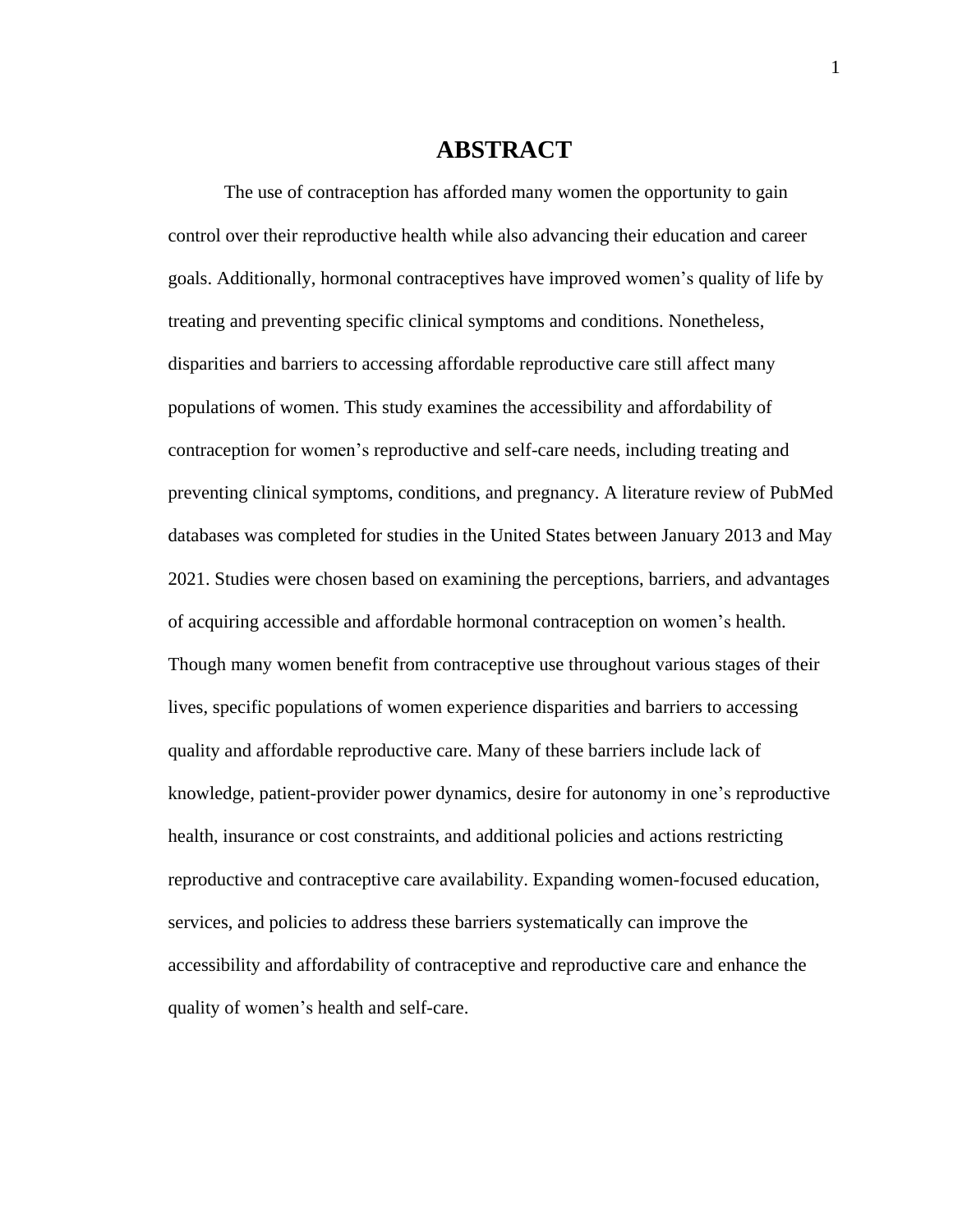## **INTRODUCTION**

Women have faced many challenges in accessing quality and affordable health care for centuries. Women's health is defined as the promotion, maintenance, and restoration of the physical, psychological, social, and numerous other concerns that affect women's well-being (1). Major issues previously affecting women's health included increased health premiums and denial or lack of coverage for essential services, including maternal care, mental health care, and prescriptions for contraceptives (1). The Women's Health Movement sparked initial changes to address the gaps in women's health by providing women control over their reproductive rights, including women as key players in clinical research and increasing awareness of the worldwide violence and discrimination against women (1). Over the years, federal policies regarding women's health care have shifted. Implementation of the Affordable Care Act in 2014 expanded coverage for reproductive-aged women to improve health insurance coverage and limit cost-related barriers. Nonetheless, there continue to be prevalent risks to accessing quality and affordable preventative and reproductive services for many women.

Contraception methods have been a critical preventative health service used to reduce unintended pregnancies over the years. Contraceptive use has contributed to improving women's self-care and well-being, providing autonomy in making decisions about one's health, and positively impacting families, communities, and society. Types of contraceptive methods are divided into hormonal contraceptives and nonhormonal contraceptives for protective measures and emergency contraceptives used after sexual intercourse. Nonhormonal contraceptives include condoms, vaginal sponges, and diaphragms. Hormonal contraceptive methods include the pill, patch, ring, and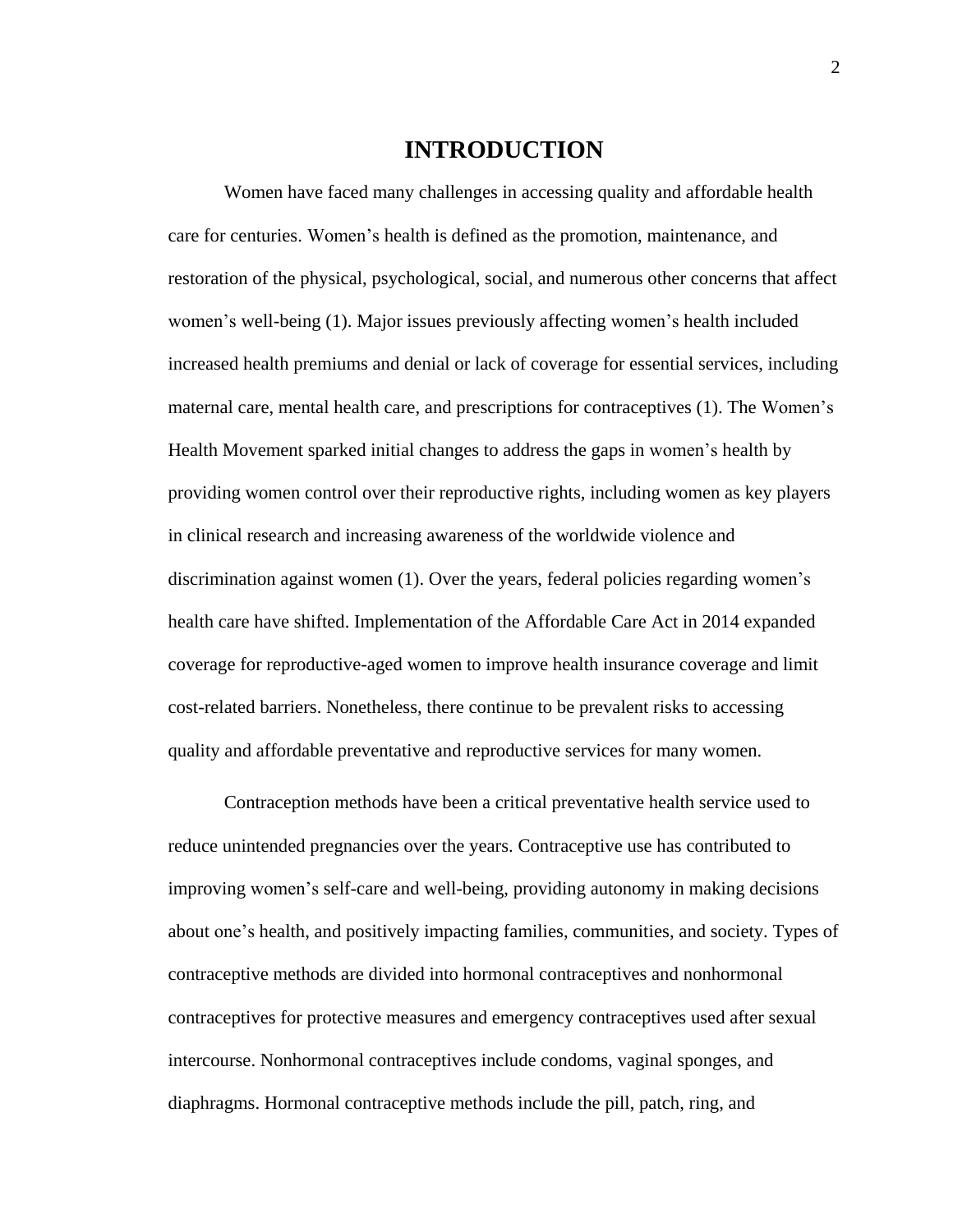injectables, categorized as either combined estrogen-progestin or progesterone-only. Another method of hormonal contraceptives includes long-acting reversible contraception (LARC), which involves hormonal implant devices. The efficacy of these contraceptive methods to prevent unintended pregnancies is highest with either the LARC, combined estrogen-progestin, or progesterone-only methods (2). The nonhormonal methods are the least efficient (2).

In 2018, more than 99% of sexually active women between the ages of 15 to 44 reported using some form of contraception in their lifetime (2). Various contraceptive methods have contributed to women's societal advancement by limiting unwanted pregnancies while prioritizing their own needs and desires, such as achieving their education and career goals. Though contraceptive use has decreased the rates of live births, unintended pregnancies, and abortions in the United States, these rates remain relatively high compared to similar countries. Significant reproductive health disparities are still present among women of color, women with low incomes, and women aged 18 to 24 (3). These women often face difficulties with the accessibility and affordability of quality healthcare.

Though women have made many improvements historically in the fight for equal rights, there are still many restrictions limiting women's rights to reproductive care. The focus of this review is to address the advantages, barriers, constraints, and disparities of acquiring accessible and affordable hormonal contraceptives to improve the quality and availability of services for women's self-care and reproductive health.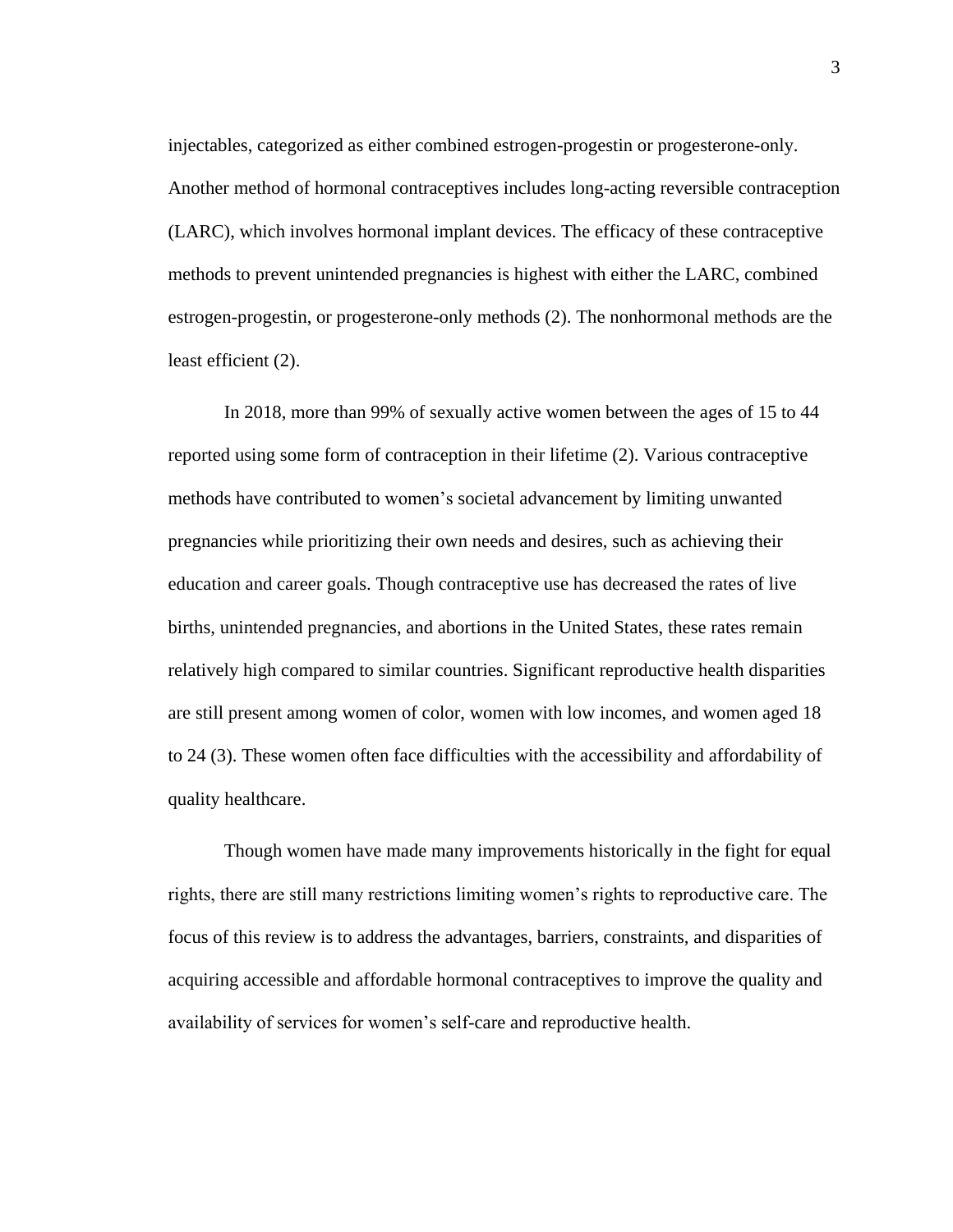## **BACKGROUND**

In addition to protecting from unintended pregnancies, hormonal contraceptives have been known to treat and prevent gynecological conditions in women. The combined estrogen-progestin oral contraceptive pill was initially introduced to treat menstrual symptoms, such as migraines, excess menstrual blood loss, dysmenorrhea, and premenstrual syndrome (2). Recent studies have found evidence of the treatment of various conditions and symptoms specific to women with combined estrogen-progestin and LARC methods. These hormonal contraceptives have also been found to treat menorrhagia and acne symptoms while also preventing the development of ovarian cancer, uterine fibroids, endometriosis, and pelvic inflammatory disease (2).

However, the need for accessible and affordable hormonal contraceptives for the self-care of young women, postpartum women, and perimenopausal women is often overlooked. Many young women, including adolescents, experience a high rate of unintended pregnancies. The reasons for the high rate of young pregnancies include the inability to access effective preventative care, limited disclosure of sexual status, and lack of knowledge about reproductive health and contraception options (4). The postpartum period is ideal for women to initiate contraception to reduce the risk of short birthing intervals, which can cause preterm birth and low birth weights in newborns (5). Many women experience changes during the perimenopausal period, including fertility issues, urogenital changes, and abnormal bleeding. Contraceptive use during the perimenopausal period can relieve these symptoms and treat problems such as loss of bone mineral density, irregularities in menstruation, and vasomotor instability, which causes hot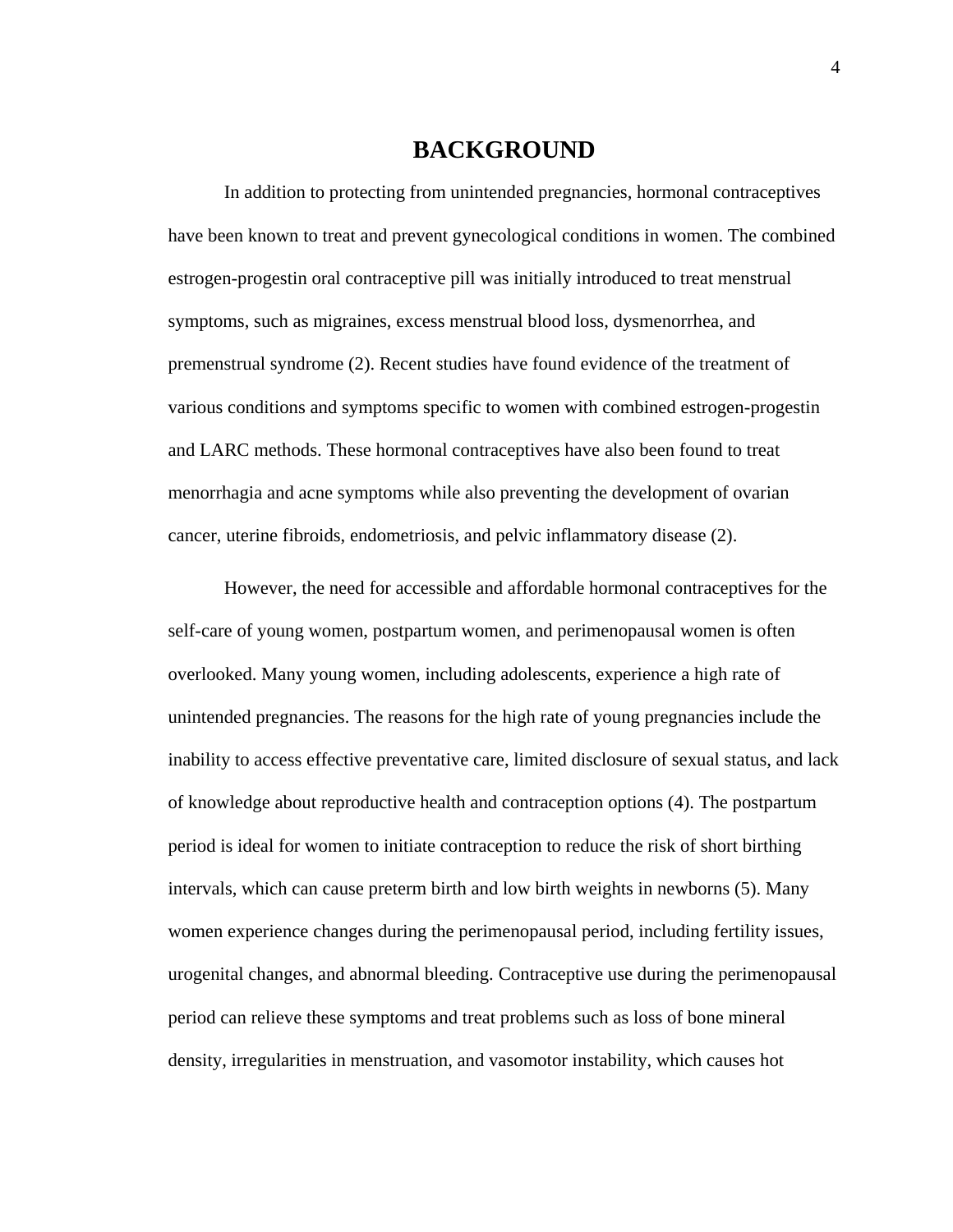flashes (5). The acquisition and continuation of hormonal contraception have provided many benefits to improving women's quality of life and self-care at every stage.

The knowledge and use of contraceptives give women the power to exert agency and advocate for themselves, their future, and their children. Many women have varying perceptions and satisfaction of different hormonal contraception methods. A prospective cohort study of 5,000 women found 84% satisfied with the LARC method compared to 53% that used other hormonal contraceptive methods (6). Factors that influence women's satisfaction include ease of use, improvements in bleeding and cramping patterns, perceived effectiveness, and limited side effects (6). However, a large proportion of women have negative perceptions of hormonal contraception. The most influencing factors contributing to women's negative perception of hormonal contraception are cost, provider bias, lack of provider knowledge or training, and accessibility barriers (7).

#### **Barriers to Affordable and Accessible Contraception for Women**

Healthcare providers play an essential role in educating and promoting the health benefits of contraceptive care while enabling open, patient-centered communication concerning the unique demands of each woman's health. Unfortunately, many women's misperceptions and unfounded concerns surrounding hormonal contraceptive use are often enabled by their healthcare providers' lack of knowledge about the various methods. Many women prefer to use family planning services that offered LARC methods compared to other hormonal contraceptives (8). Notably, the LARC method has the highest satisfaction and effectiveness of use. Still, barriers such as provider knowledge gaps, prohibiting same-day insertion, and the elimination of immediate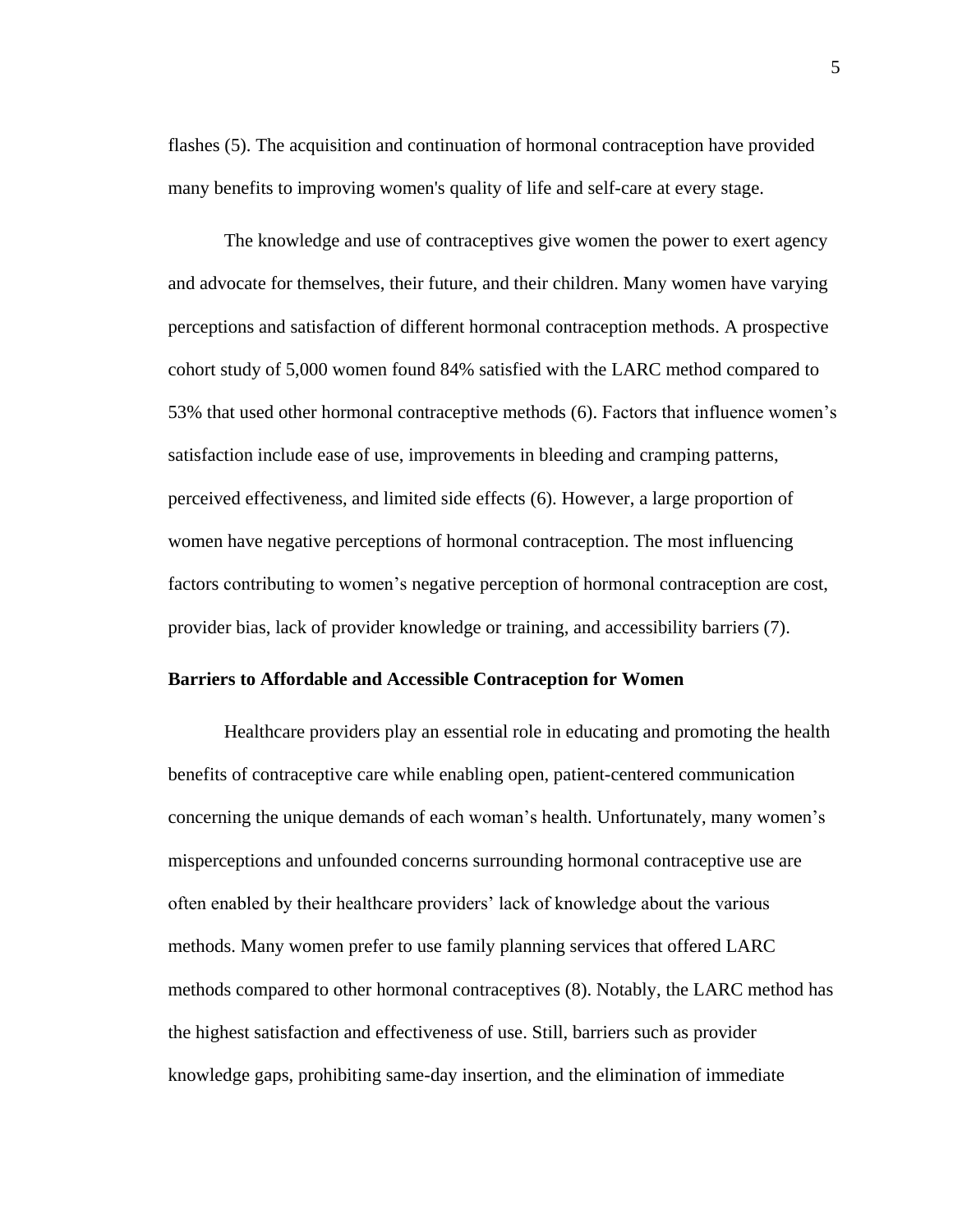insertion for postpartum women have affected their continuation of use (9). Though 88% of physicians report providing long-acting hormonal contraceptives, 24% of internal medicine or pediatric physicians also prescribe and provide these methods (9). This may be due to the long-term cost of LARC methods being lower than the long-term cost of monthly refills for pills, patches, or injectables. However, the upfront cost of LARC methods is more costly than other hormonal contraceptive methods (9). Primary care physicians are the first-line providers for many women as compared to obstetriciangynecologist. However, very few residency programs adequately train students of different specialties in counseling, prescribing, and providing hormonal contraceptives (2). A primary care physician will often refer a patient to an obstetrician-gynecologist to provide contraception counseling or insert a contraceptive device. It would be beneficial to patients to have primary care specialists also educated, trained and confident in counseling women on reproductive health and contraceptive options, following the guidance of the CDC's Medical Eligibility Criteria (2).

Significant barriers obstruct the affordability and accessibility of effective women's reproductive healthcare and contraceptive acquisition. In 2014, the Affordable Care Act required all private insurance plans to cover all FDA-approved hormonal contraceptive methods with no out-of-pocket costs. The expansion of Medicaid and private insurance decreased the proportion of uninsured women from 18.9% in 2012 to 11.5% in 2015, with little to no changes today (10; 11). Despite the Affordable Care Act's influence to reduce disparities in women's health coverage by expanding Medicaid and private coverage for women of reproductive age, costs of hormonal contraception for women's self-care needs remain a significant barrier. Though insurance companies cover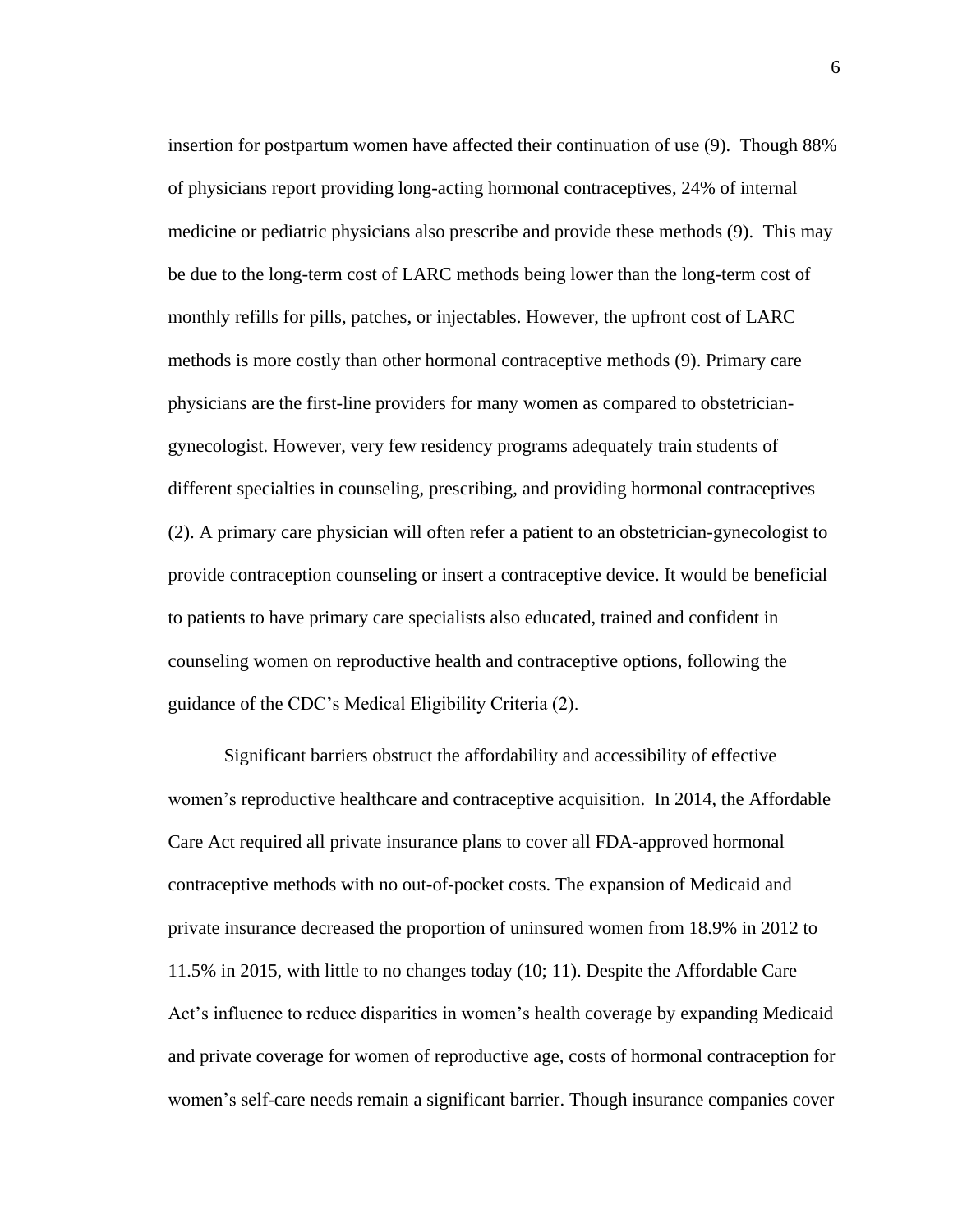all approved contraceptive methods, coverage varies depending on state and insurer. Insurance barriers, such as a lack of coverage, cost-sharing, and limiting the number of products dispersed at a time, cause significant constraints and often lead to discontinuation of hormonal contraceptive use (12). The American College of Obstetricians and Gynecologists recommends that payment policies support providing 3- 13 month supplies of oral contraceptives to maintain the individual continuation of use (12). These barriers pose a challenge to many women as it may become difficult to maintain routine administration or demanding to access a provider to get a new prescription.

Additionally, cost-sharing varies between insurance coverage plans. Individual plans with high out-of-pocket costs, deductibles, and copayments can be barriers to accessing and maintaining contraceptive services. Previous findings suggest lower costsharing can increase the use of effective contraceptive methods (13). Even with reproductive care covered by publicly and privately owned insurance plans, women still pay 60% out-of-pocket costs for contraception methods compared to 33% for noncontraceptive drugs (12).

Though the Accessible Care Act of 2014 increased insurance coverage for women's health and preventative care, women saw little to no change in their ability to access care. Several structural barriers limit women's accessibility to contraceptive care. Contraceptive services often require an annual physician visit to be screened, counseled, get a prescription, then obtain the chosen contraceptive method, frequently from a pharmacy. The requirement for annual medical screenings and multiple provider visits is sometimes a deterrent for many women, often supported by some insurer payment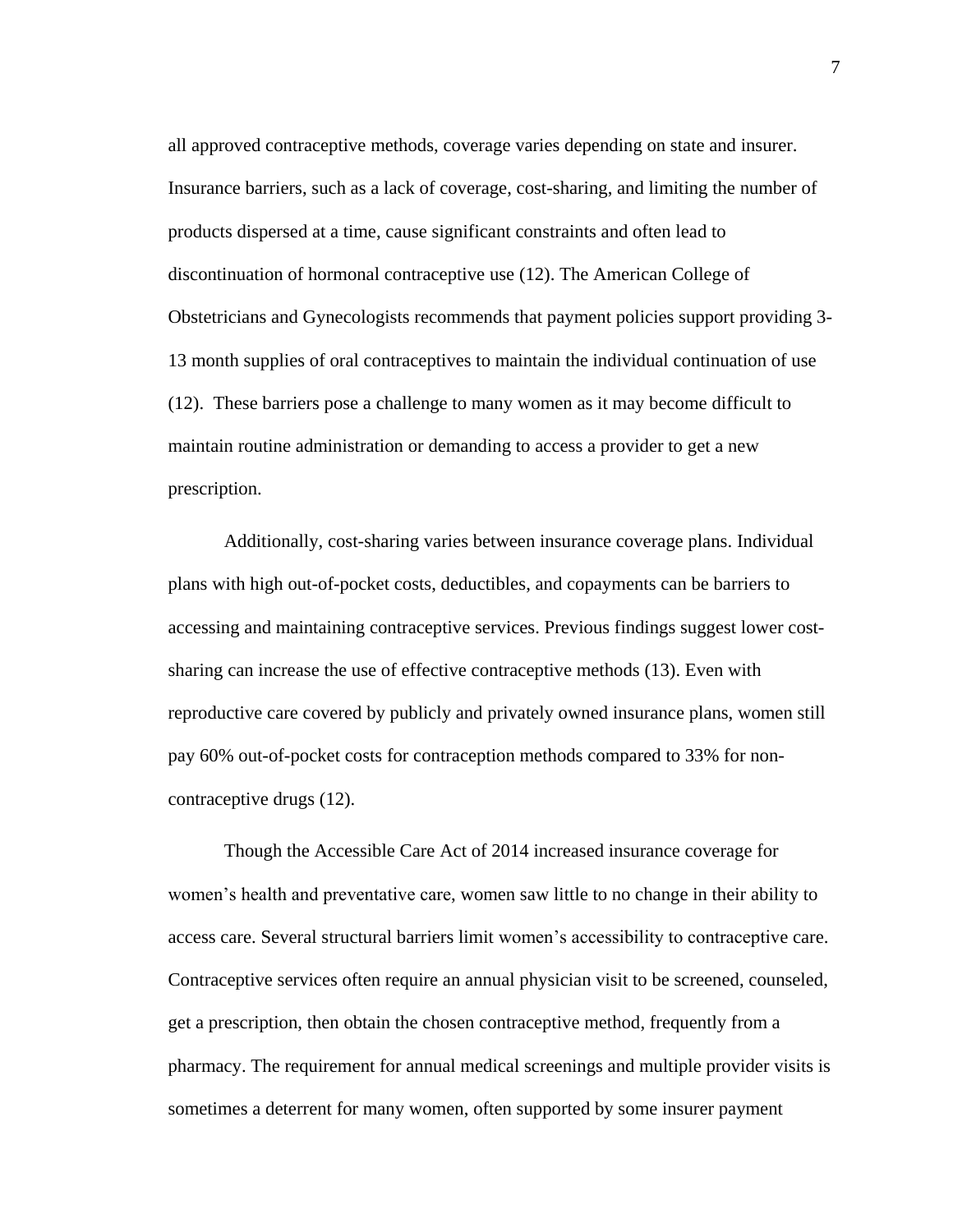policies (12). Though physician screenings and counseling are beneficial to assist individuals in making the best decision to initiate contraceptive use depending on their health status, annual pelvic examinations and cervical cytology can discourage a woman from continuing the use of a particular method. Some providers also refuse same-day services for contraceptives, such as LARC and other hormonal methods, to acquire a pregnancy test before inserting the implant device. However, there are instances in which a pregnancy test is not needed, such as when the last menstruation was less than seven days ago or if a patient has not had unprotected sex since the last menstrual cycle (9). Additionally, inconvenient office hours, a limited range of method knowledge, and availability also pose a challenge for women accessing or continuing contraceptive care. Expanding women's access to reproductive and contraceptive care by removing the financial and structural barriers to access providers and clinics should continue to be an important goal of women's health while also ensuring women's preferences and desires are the focus.

Additionally, federal, state, and local restrictive policies and legislature interfere with the provision and coverage surrounding the accessibility and affordability of contraception and reproductive services. The Affordable Care Act of 2014 aimed to improved coverage for essential women's health services; however, specific coverage exclusions continue to prevent women from receiving quality and affordable preventative and reproductive services (14). In 2018, Trump also released two rulings allowing exemptions for employees in covering women's contraceptive care due to religious beliefs or nonreligious moral objections (15). These unfavorable rulings act to interfere with women's access to contraceptive services and the patient-physician relationship.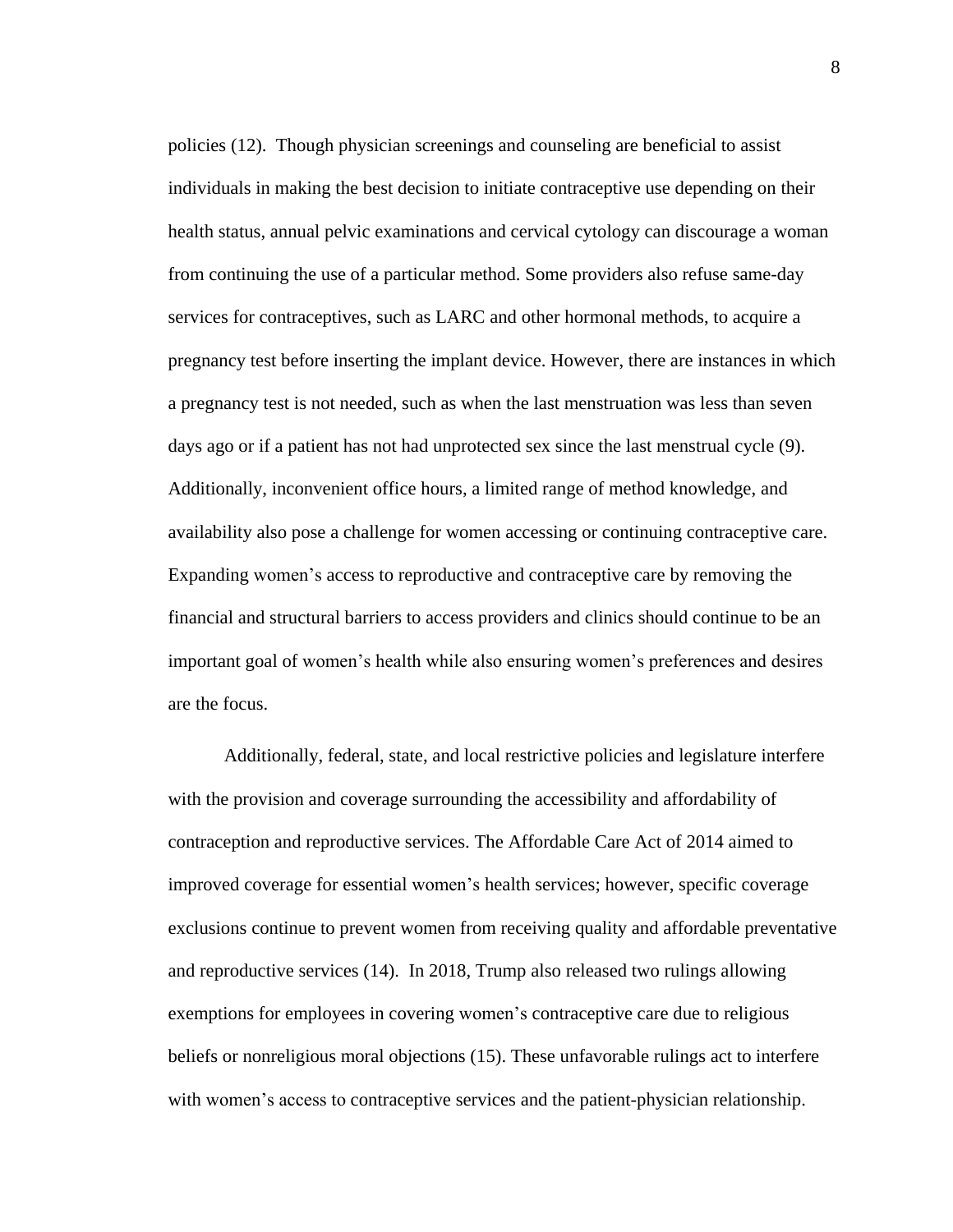Minors are currently restricted in 20 states from acquiring contraceptive services even with parental consent (12). Conversely, the American College of Obstetricians and Gynecologists recommends and supports accessible and affordable women's health and contraceptive care for all (12).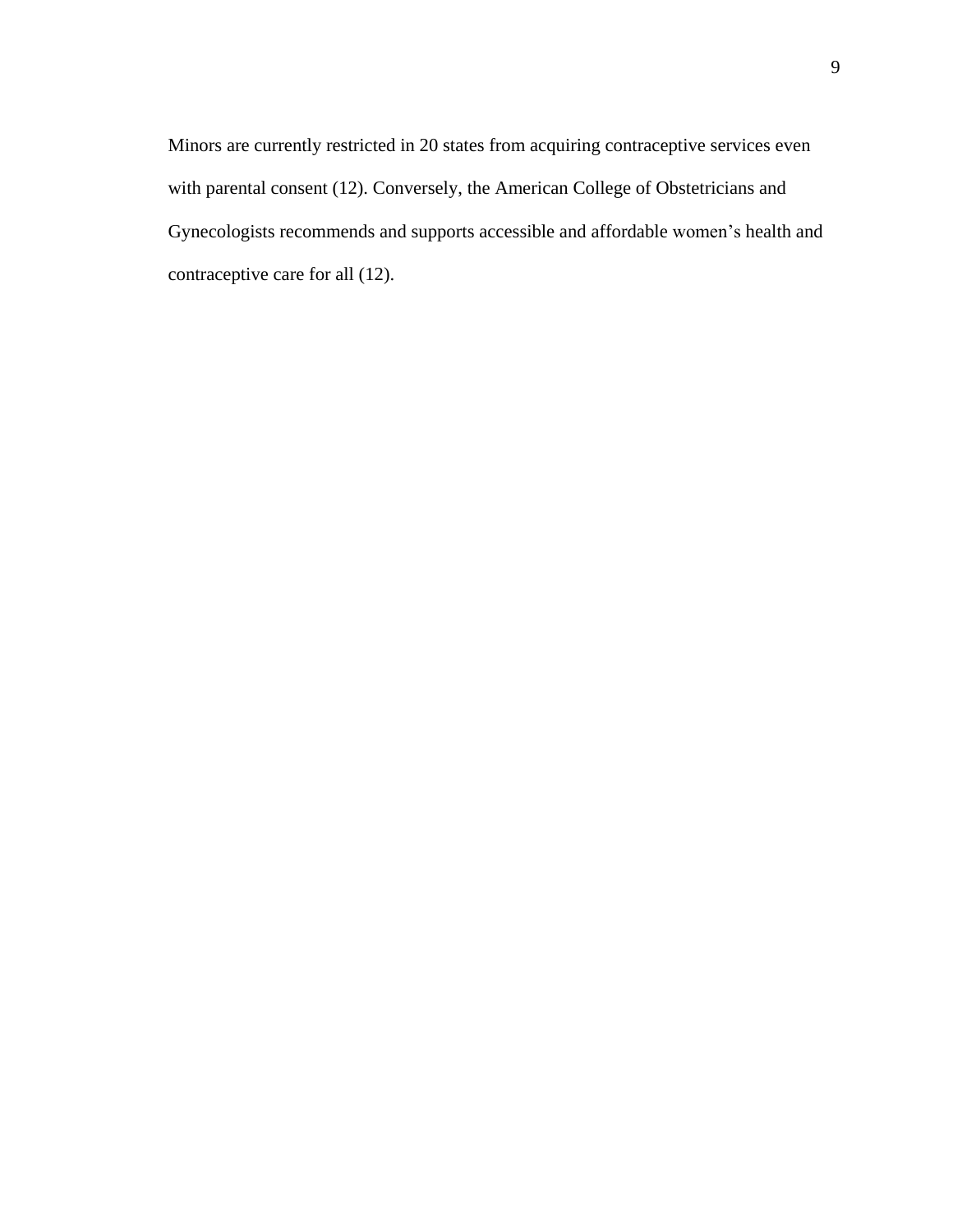## **RESEARCH STRATEGIES**

A literature review of the PubMed database was conducted to review articles and studies in the United States between January 2013 to May 2021. The studies sampled or examined experiences of reproductive-aged women 15 to 44 years old. Studies were chosen based on examining the benefits, perceptions, difficulties, and challenges affecting the accessibility and affordability of women's reproductive health regarding acquiring hormonal contraceptives. To select studies, a keyword search, with Boolean phrases AND/OR, was used involving the following terms: *female, women, women's health, contraception, contraceptives, health care, preventative care, women's self-care, self-care, access, accessibility, hormonal contraception, reproductive health, health service, reproductive health service, women's health care, affordability, cost, women's preventative care, insurance barriers, insurance constraints, policies, laws, Affordable Care Act*. Additional phrases searched included: *challenges in access, barriers in access, improvements in access, challenges in affordability, barriers in affordability, improvements in affordability, challenges in cost, barriers in cost, improvements in cost*. No hard copy journal searches were conducted. Criteria for inclusion included women of reproductive age, a focus on women's health beyond protecting from unintended pregnancies, and facilitating or limiting factors affecting accessible and affordable acquisition of contraceptives for women's self-care and reproductive health. Recent advancements and innovations to accessing affordable contraceptive care were also searched and reviewed to improve women's health.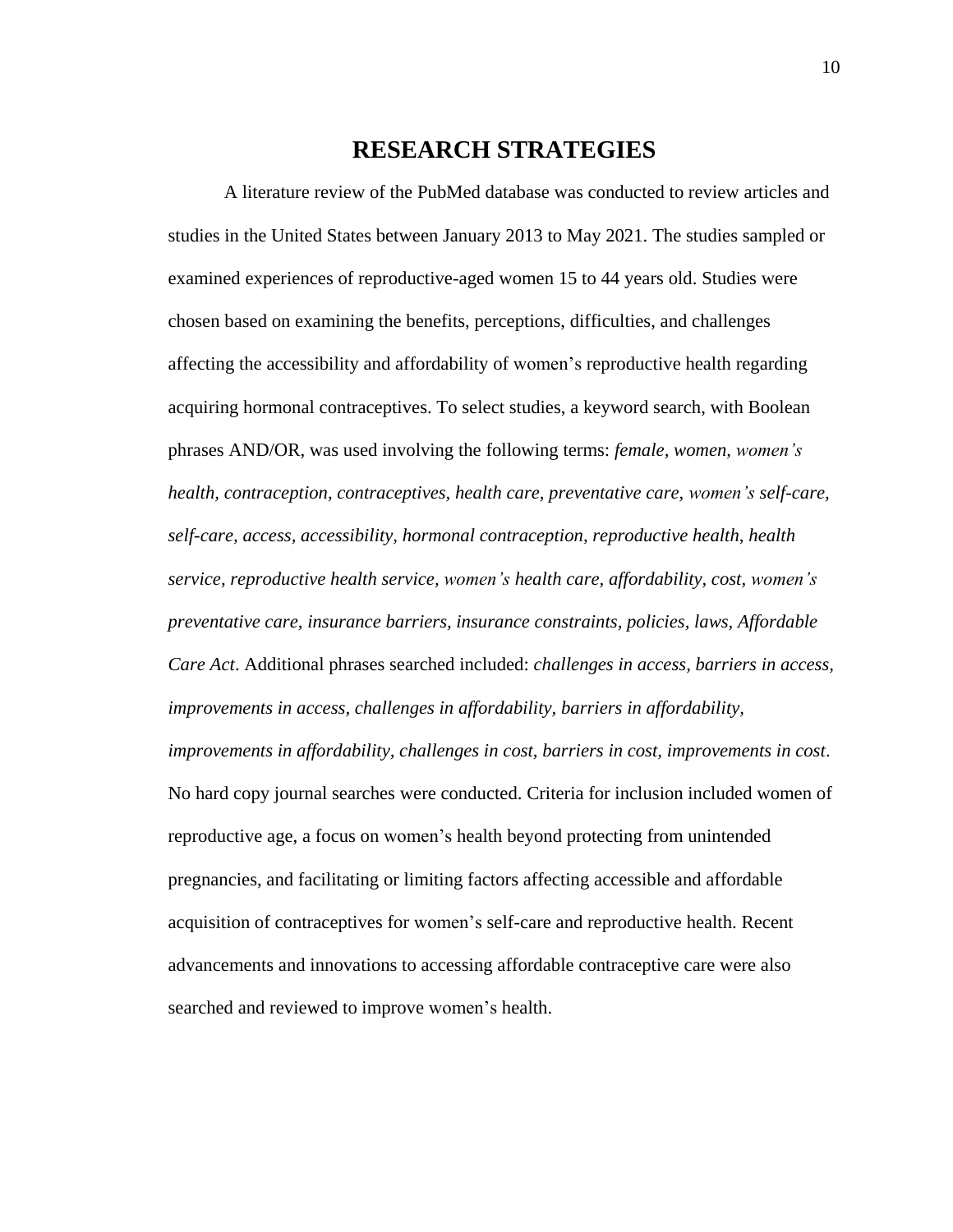## **DISCUSSION**

The affordability and accessibility of health services for women's reproductive health and self-care have progressed over the years. Nonetheless, many improvements are still necessary. The implementation of the Affordable Care Act of 2014 expanded coverage for women's preventative health services, which included contraceptive counseling and care. Unfortunately, many women still deal with increased out-of-pocket spending, cost-sharing effects, and obstacles to accessing reproductive health services. There is also a need to improve provider knowledge deficits to counsel women in choosing a safe contraceptive method under the U.S. Medical Eligibility Criteria for Contraceptive Use guidelines. Obstetrician gynecologists, internal medicine providers, and pediatricians can be strong advocates for safe, affordable contraceptive access. As women require different health resources throughout their lifetime to maintain power over their health and lives, open, patient-centered communication and care should be supported to enable women to make informed choices about their reproductive and selfcare health maintenance.

#### **To Improve the Affordability of Hormonal Contraceptives**

The expansion of insurance plans to cover all FDA-approved contraceptive methods may have assisted in coverage for many women's preventative care services; however, out-of-pocket costs did not change. Privately insured women saw an increase in out-of-pocket expenses due to cost-sharing effects (13). In contrast, publicly insured women, such as those under Medicaid, saw decreased out-of-pocket costs (13). Women already face increased financial challenges due to low incomes. Being burdened by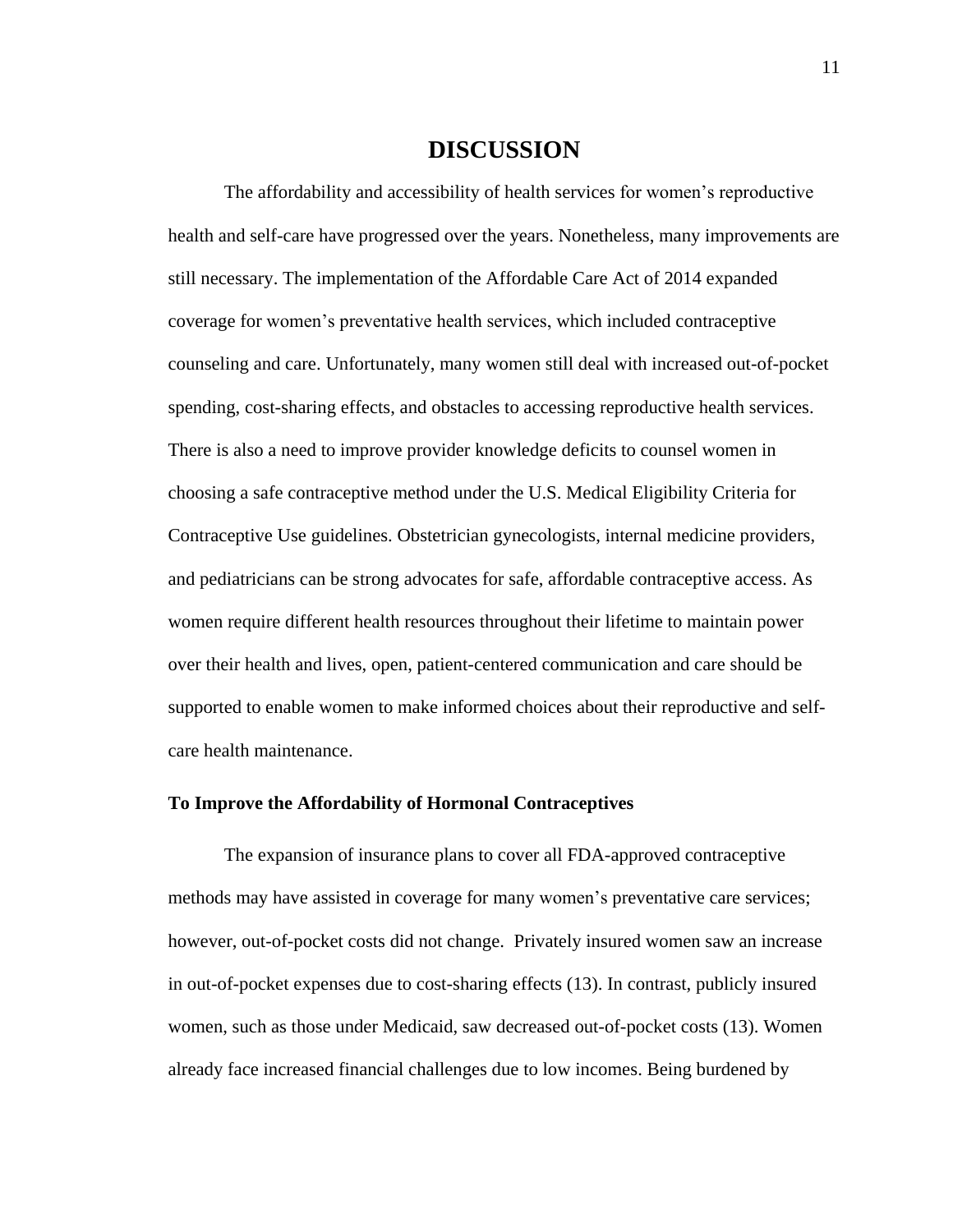increased out-of-pocket costs is another way to limit the power women have over their health. Though the Affordable Care Act seemed effective in transferring some of the cost burdens away from women, it may be a while before cost-sharing is eliminated.

Studies have shown women, insured and uninsured, still face burdens being able to afford specialist care, prescription medications, screenings, multiple visits, and annual STD and pelvic examinations (16). Health policies, organizations, and insurance companies should eliminate cost-sharing to obtain women's reproductive and self-care services. Diminishing cost-sharing has the potential to lead to increased contraceptive continuation. A lower out-of-pocket cost may also be the difference between choosing a contraceptive method over another and considering personal lifestyle and health status. Diminishing copayments, high deductibles, and coinsurance for comprehensive contraceptive services and prescriptions may increase adherence to contraceptive use for women's reproductive and self-care maintenance.

#### **To Improve the Accessibility of Hormonal Contraceptives**

Expanded access to affordable preventative care has contributed to many benefits for women's health; however, threats to comprehensive reproductive services still exist. In 2020, there was an increase in women who saw or talked to a physician in the past 12 months (16). Nonetheless, gaps in access to quality reproductive care are still a barrier to overcome. Providers should be educated in counseling, prescribing, and providing contraceptive options to women of all ages. There should be increased access to newer, safer formulations for oral contraceptive methods and an increase in the availability of LARC methods (17). Minority and low-income women have often been prescribed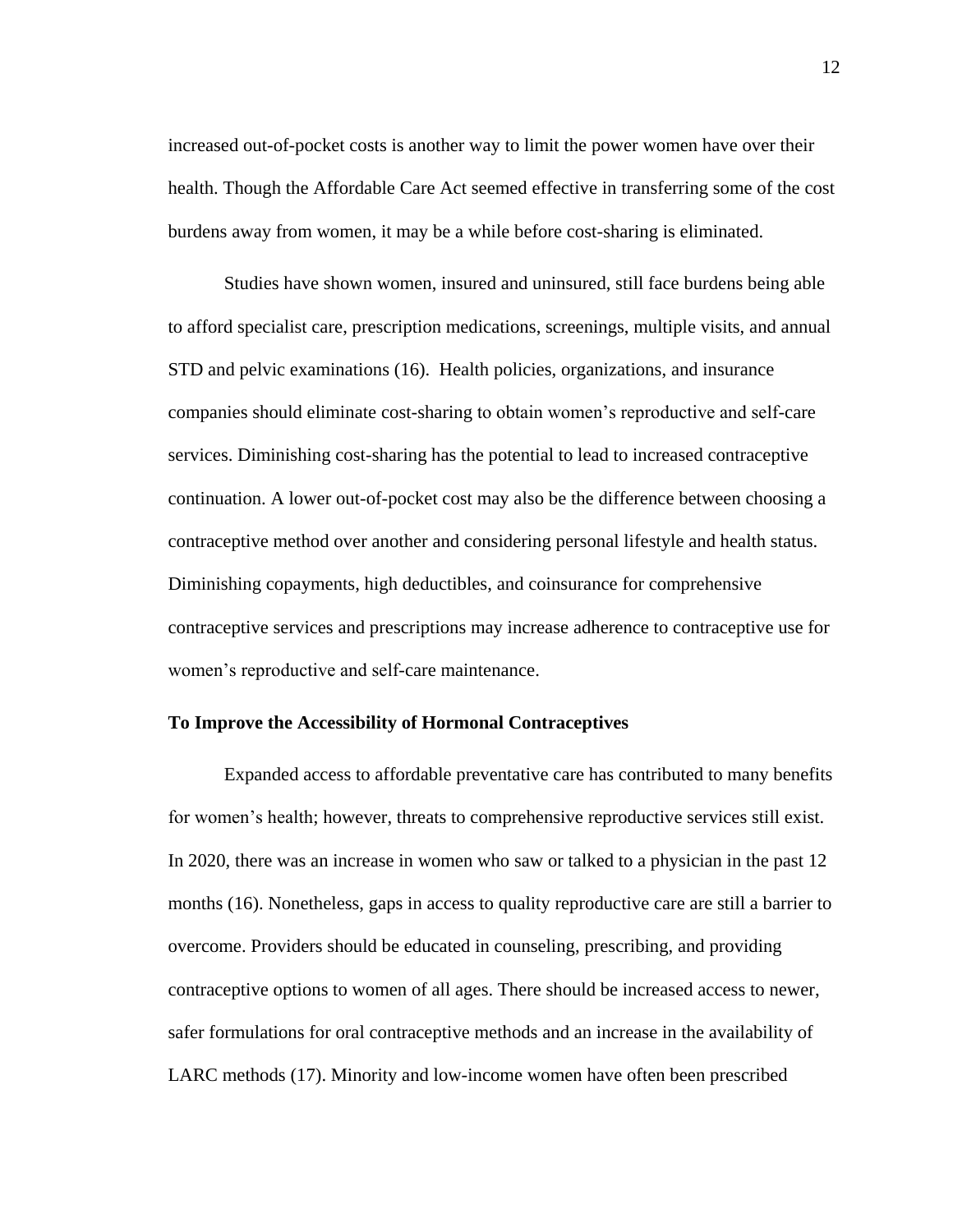LARC methods without regard to their personal health histories or status (17). Physician training programs and organizations should aim to overcome provider bias in the counseling and providing of hormonal contraceptives and instead consider individual women's unique health needs and desires for reproductive and self-care.

Access to contraception should be universally unrestricted by the government to improve the quality of life for women throughout their lifespan. New legislation, enacted in 2017, has expanded access to contraception in 22 states plus Washington, D.C., to provide a year-long supply of all forms of self-administered hormonal contraceptive methods (18). This law aimed to increase method continuation, including the provision and use of combined and progestin-only oral contraceptive pills, the vaginal ring, and the patch (18). There remain obstacles in the full implementation of this law, such as store policies and insurance reimbursement challenges, that must be addressed. Patients, providers, and prescribers must be informed of this new law to advocate for the development of new protocols and personnel training in pharmacies and insurance companies (18). Overall, all women have the right to affordable and accessible health services without restriction from the government or insurance companies for self-care and reproductive health throughout various stages of their life span to maintain optimal health and achieve personal goals.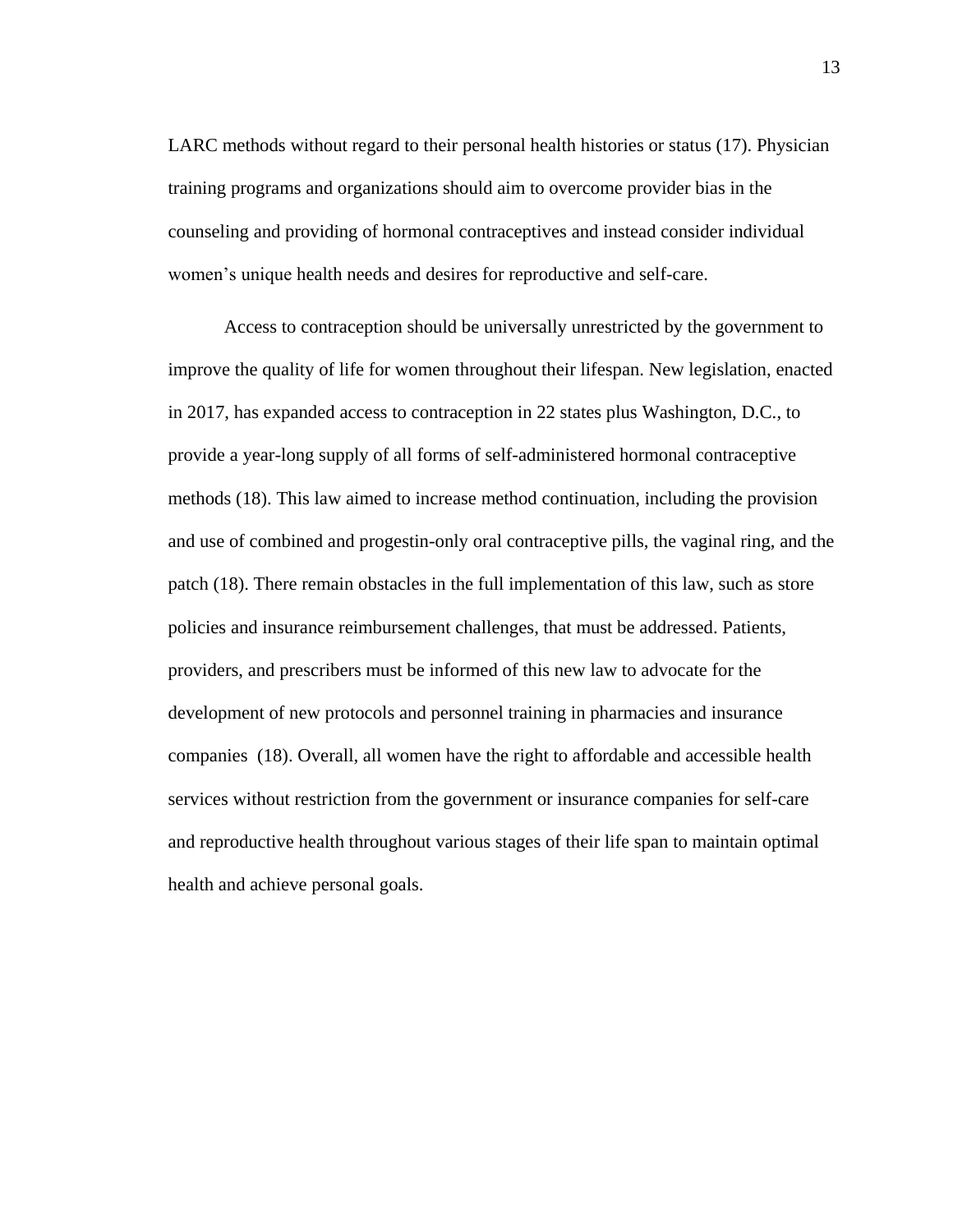## **RECOMMENDATIONS FOR FUTURE STUDIES**

Future studies should take into account the deficits in research considering expanding access to adolescents, strengthening insurance coverage, access and affordability, and the implications of recent innovations on these factors. Expanding access to hormonal contraceptives for adolescents holds many benefits. Adolescents are often overlooked in research and policy implementation surrounding hormonal contraceptive use. Minors should be included in the research, design, and implementation of expanded hormonal contraceptive options (4). Additionally, advocacy to expand adolescent access to hormonal contraceptives is necessary if increased access significantly benefits this population.

The effects of the Affordable Care Act related to coverage, access, and affordability of comprehensive women's reproductive health are also critical. There are many gaps in research regarding the continuation of services for minority communities, the impact of eliminating cost-sharing, and patient-focused outcomes. There is also a need to assess the impact of the Affordable Care Act's expansion on contraceptive brand use. Because the Act does not mandate insurance companies cover all contraception brands, the choice of a brand could determine an individual's out-of-pocket cost for services (13). An analysis on subgroups that experience the most disparities in care and a comparison analysis of private insurers to public insurers concerning contraceptive use and continuation patterns is also lacking in research (16). Overall, improvements in the policies and stability of insurance plans by expanding Medicaid in all states and maintaining the Marketplace supports strengthening the accessibility and affordability of contraceptives for women's reproductive care.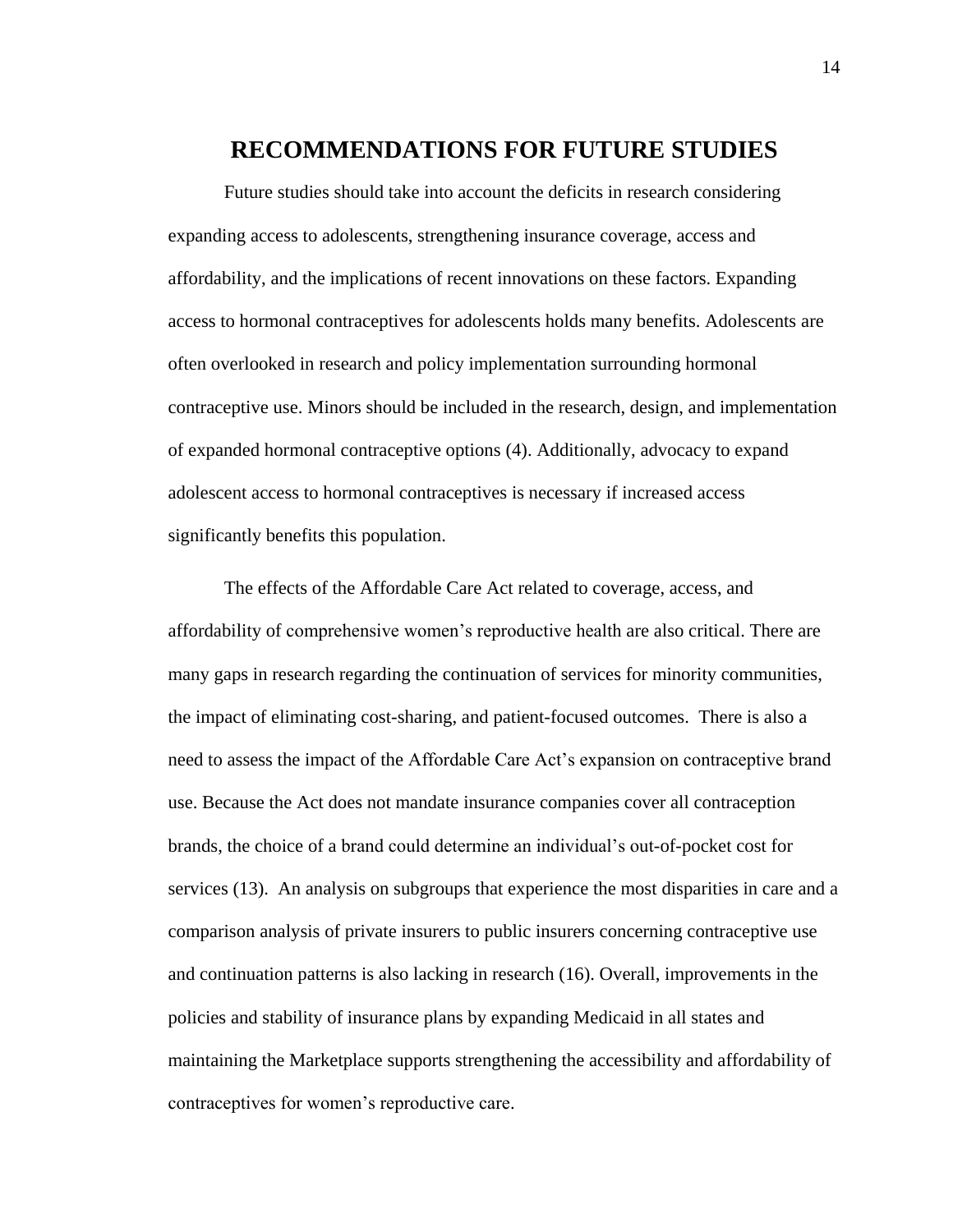Additionally, a debate to implement new methods to expand affordable and accessible contraceptive care has been discussed. Several innovations to increase contraceptive access for women of all ages are being developed, such as over-the-counter oral contraceptives, pharmacist prescribing, and web-based telehealth platforms (4). State-to-state variability in insurance plans, pharmacy prescribing, and telehealth laws are just some barriers to implementing these innovations to accessible contraceptive care.

Many measures must be considered before implementation of over-the-counter access to hormonal contraception begins. Products dispensed over-the-counter must have a low potential for misuse and abuse and limit the potential consequences for inappropriate self-selection. Over-the-counter access will likely begin with progestinonly pills, not combined oral contraceptives, due to their safety and low side effects profile (4). There is currently a lack of legislative mandates, policies, and financial incentives for insurance companies to implement over-the-counter access to hormonal contraceptives (19). There is also concern that this method may reduce the need for routine preventative screenings, such as pap smears, pelvic exams, breast exams, and sexually transmitted infections and disease screenings (20). Though adolescents are in support of over-the-counter access, many adults oppose this option for minors.

In the past five years, there has been an expansion in state legislature allowing pharmacists to prescribe hormonal contraceptives (4). This innovation allows for increased access to contraceptive services with pharmacists counseling, screening for contraindications, and prescribing an appropriate hormonal contraceptive method for use. This method is also not supported for adolescent access, as adolescents tend to overreport contraindications without official diagnosis (4). There are many barriers to the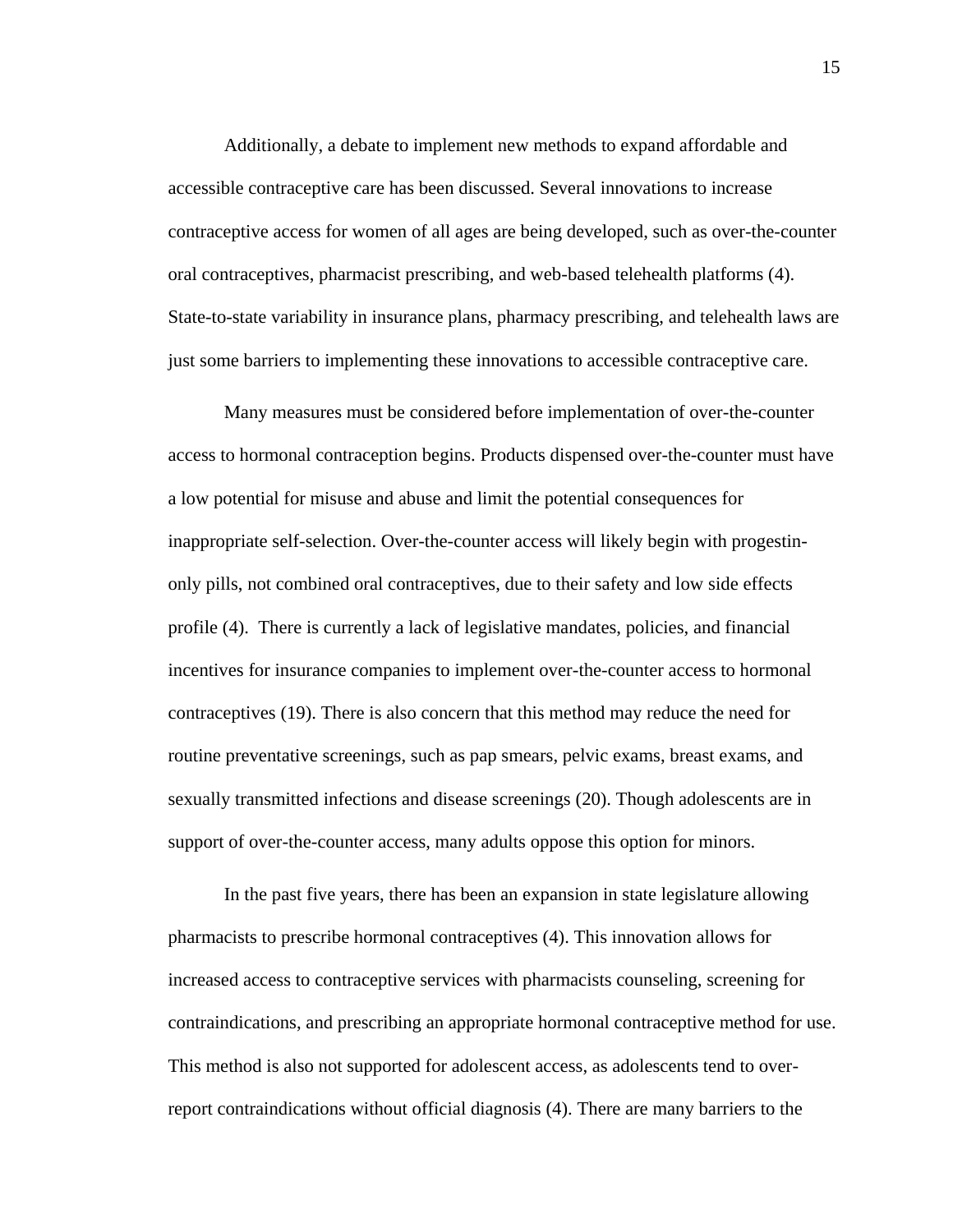enactment of this innovation. They include a lack of standard protocols, a negative impact on pharmacy workflow, and patient materials not suitable for minors (21). Additional threats include the requirement for a different skill set compared to a traditional pharmacist and an inability to provide private counseling due to limited space. One method to overcome these barriers is the use of collaborative drug therapy management. This program involves a collaborative agreement between physicians and pharmacists granting pharmacists professional responsibility for many roles (4). Further studies involving this method may prove beneficial to increasing access and continuation of hormonal contraceptive methods.

Laws regarding what services can be accessed through telehealth services also varies from state to state. Telehealth services have the ability to increase access to women's reproductive health and contraceptive services. Women of all ages are able to safely be screened and consulted by a physician before being prescribed a particular contraceptive method for use (4). Many companies and health organizations currently provide telehealth services for prescription hormonal contraceptives. Significant reasons for promoting telehealth expansion for contraceptive and women's health services include ease of online service, inability to get an appointment with a provider, and a need for confidentiality.

Overall, women face many obstacles in obtaining affordable and accessible contraception for women's reproductive and self-care needs. Structural barriers, coverage barriers, and political barriers limit women's ability to have power and autonomy over their health achieving future goals. Reducing the barriers to affordable and accessible contraceptive services while also making strides to address the gaps in research has the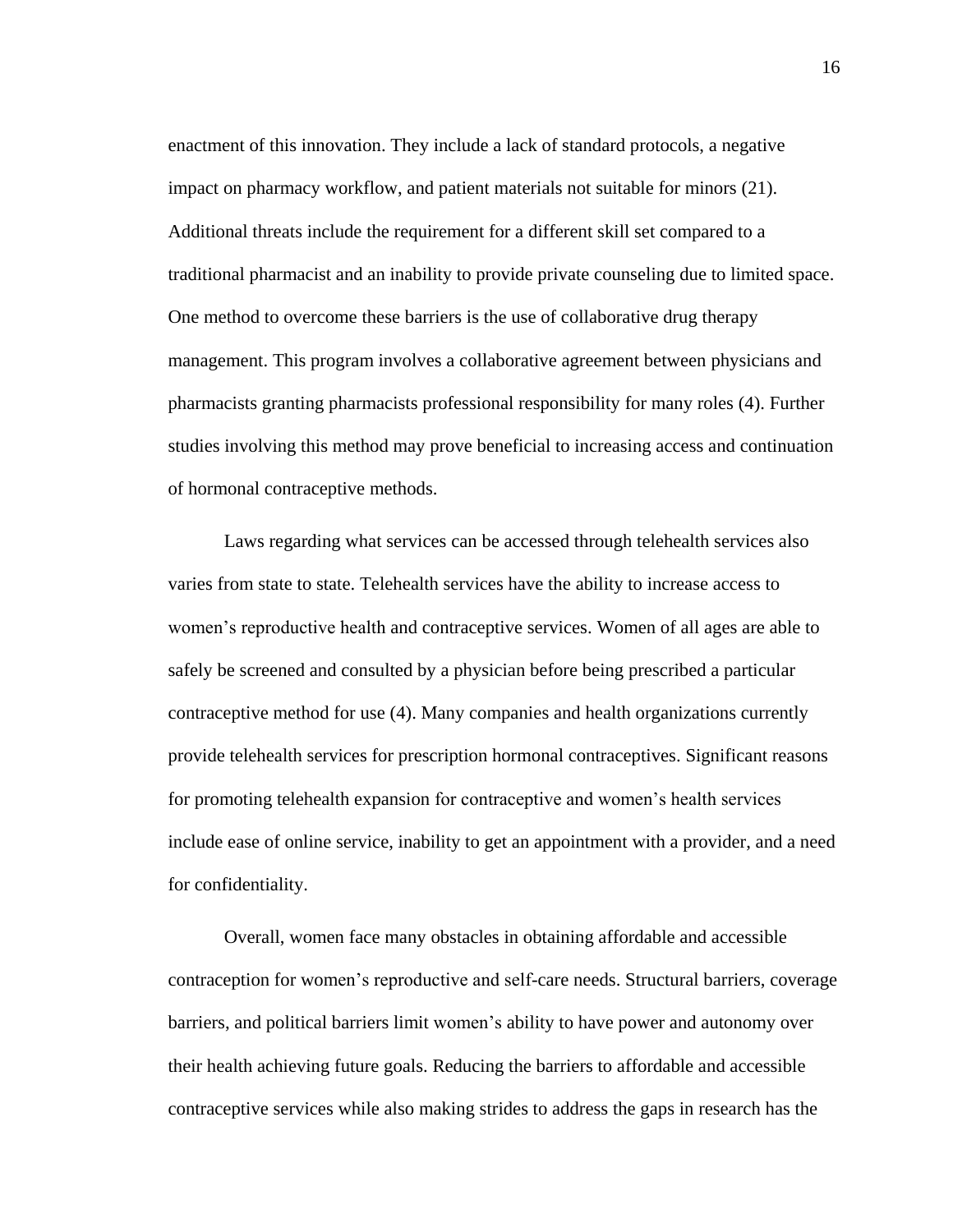ability to improve women's confidence in initiating and continuing the use of hormonal contraceptives for reproductive and self-care maintenance.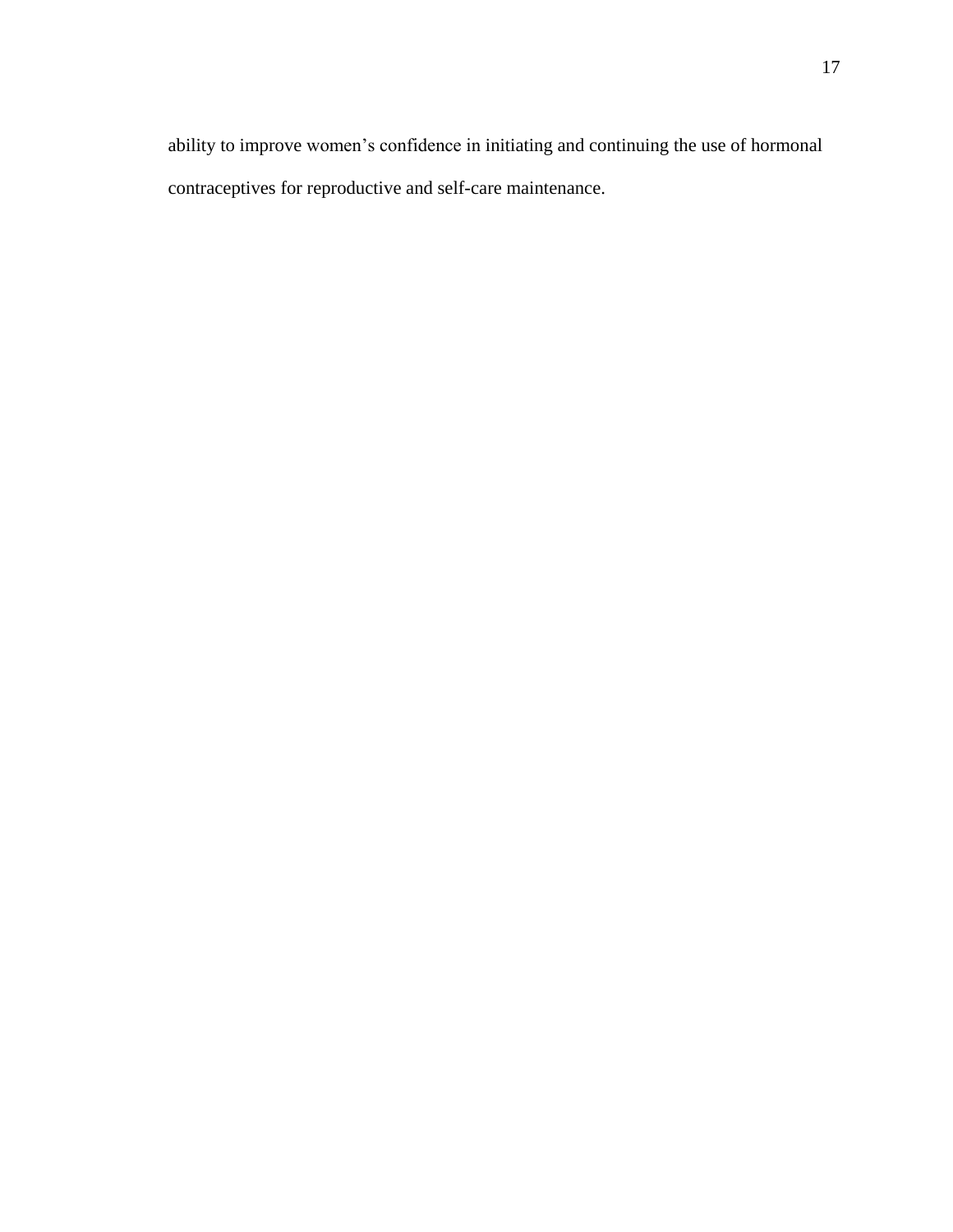### **REFERENCES**

- 1. Nichols, F. H. (2000). History of the Women's Health Movement in the 20th century. Journal of Obstetric, Gynecologic, and Neonatal Nursing: JOGNN, 29(1), 56-64. [https://10.1111/j.1552-6909.2000.tb02756.x](https://10.0.4.87/j.1552-6909.2000.tb02756.x)
- 2. Woodhams, E. J., & Gilliam, M. (2019). Contraception. *Annals of Internal Medicine, 170*(3), 1-16. [https://10.7326/AITC201902050](https://10.0.28.158/AITC201902050)
- 3. Killion, M. M. (2020). Improving Access to Hormonal Contraception Methods. *MCN. the American Journal of Maternal Child Nursing, 45*(2), 124. [https://10.1097/NMC.0000000000000600](https://10.0.4.73/NMC.0000000000000600)
- 4. Williams, R. L., Meredith, A. H., & Ott, M. A. (2018). Expanding adolescent access to hormonal contraception: an update on over-the-counter, pharmacist prescribing, and web-based telehealth approaches. *Current Opinion in Obstetrics & Gynecology, 30*(6), 458-464. [https://10.1097/GCO.0000000000000497](https://10.0.4.73/GCO.0000000000000497)
- 5. Cornet, A. (2013). Current challenges in contraception in adolescents and young women. *Current Opinion in Obstetrics & Gynecology, 25 Suppl 1*, S1-S10. [https://10.1097/GCO.0b013e32835e06fd](https://10.0.4.73/GCO.0b013e32835e06fd)
- 6. Sittig, K. R., Weisman, C. S., Lehman, E., & Chuang, C. H. (2020). What Women Want: Factors Impacting Contraceptive Satisfaction in Privately Insured Women. *Women's Health Issues: Official Publication of the Jacobs Institute of Women's Health, 30*(2), 93-97. https://10.1016/j.whi.2019.11.003
- 7. Alspaugh, A., Barroso, J., Reibel, M., & Phillips, S. (2020). Women's Contraceptive Perceptions, Beliefs, and Attitudes: An Integrative Review of Qualitative Research. *Journal of Midwifery & Women's Health, 65*(1), 64-84. https://10.1111/jmwh.12992
- 8. Hale, N., Smith, M., Baker, K., & Khoury, A. (2020). Contraceptive Use Patterns among Women of Reproductive Age in Two Southeastern States. *Women's Health Issues: Official Publication of the Jacobs Institute of Women's Health, 30*(6), 436- 445. https://10.1016/j.whi.2020.08.005
- 9. Baron, M. M., Potter, B., & Schrager, S. (2018). A Review of Long-Acting Reversible Contraception Methods and Barriers to Their Use. *WMJ: Official Publication of the State Medical Society of Wisconsin, 117*(4), 156-159.
- 10. Jones, R. K., & Sonfield, A. (2016). Health insurance coverage among women of reproductive age before and after implementation of the affordable care act. *Contraception, 93*(5), 386-391. https://10.1016/j.contraception.2016.01.003
- 11. Women's Health Insurance Coverage. (2021a, Jan. 12,). [https://www.kff.org/womens-health-policy/fact-sheet/womens-health-insurance](https://www.kff.org/womens-health-policy/fact-sheet/womens-health-insurance-coverage/)[coverage/](https://www.kff.org/womens-health-policy/fact-sheet/womens-health-insurance-coverage/)
- 12. Committee Opinion No. 615: Access to Contraception. (2015). *Obstetrics & Gynecology, 125*(1), 250–255. https://10.1097/01.AOG.0000459866.14114.33